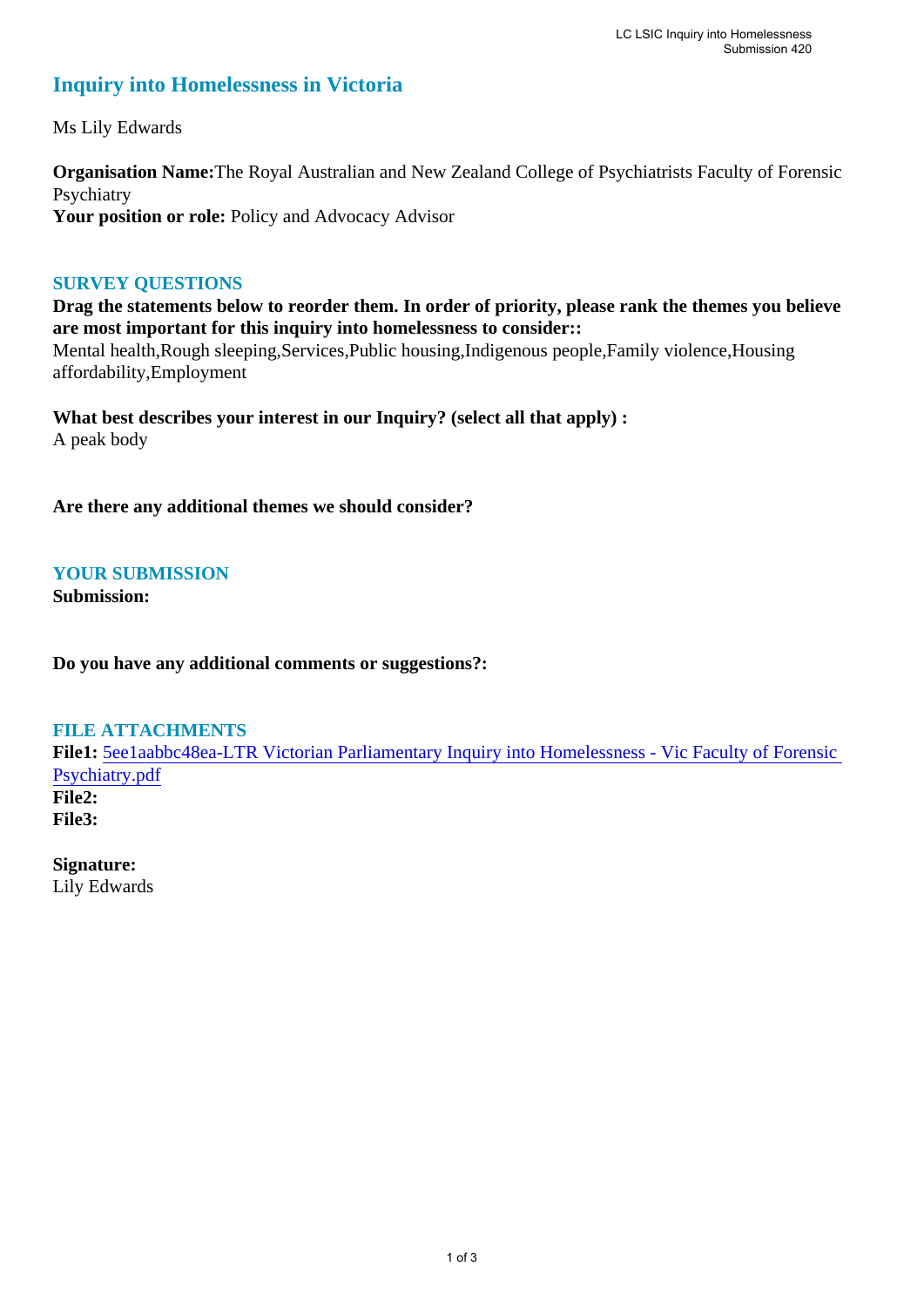

Submission 420 ealth

**Victorian Branch** 

11 June 2020

Parliament of Victoria Legislative Council, Legal and Social Issues Committee Parliament House East Melbourne VIC 3002

Dear Legal and Social Issues Committee

## **Re: Inquiry into Homelessness in Victoria**

The Victorian sub-committee of the Forensic Faculty of the Royal Australian and New Zealand College of Psychiatry (RANZCP) welcomes the opportunity to provide a submission to this inquiry.

We are aware that the Victorian Branch of the RANZCP has made a submission dated 28 January 2020. The submission highlights the complex relationship between housing, homelessness and mental illness. The submission emphasises the importance of appropriately resourced housing options and effective integration of mental health and social services. We wholeheartedly support the recommendations.

The Royal Commission into Mental Health is currently investigating how to improve access to mental health care and build a well-resourced integrated mental health service for the state.

As experts on mental illness and offending we are keen to highlight the complex relationship between homelessness, mental illness, offending and imprisonment. Research over recent decades, locally and internationally, has brought to light the growing problem of offending and imprisonment of persons with serious mental illness (SMI) (1). Locally we have observed a significant growth in prisoners with SMI which has outstripped the capacity to provide treatment.

A key problem for persons with a SMI who offend is a lack of effective communication and co-ordination of care pathways between the criminal justice and mental health sectors. As a result, they fall through the gap that places them at risk of becoming homeless and cycling in and out of contact with the criminal justice system and prison.

Evidence from the US, Netherlands and Scandinavia indicates that substantial benefits for the individual and society can be achieved when there is investment in housing and social support by reducing contact with the criminal justice system ('Justice Reinvestment') (2-4).

We would therefore encourage the committee to also consider the need for effective pathways for this particularly vulnerable population.